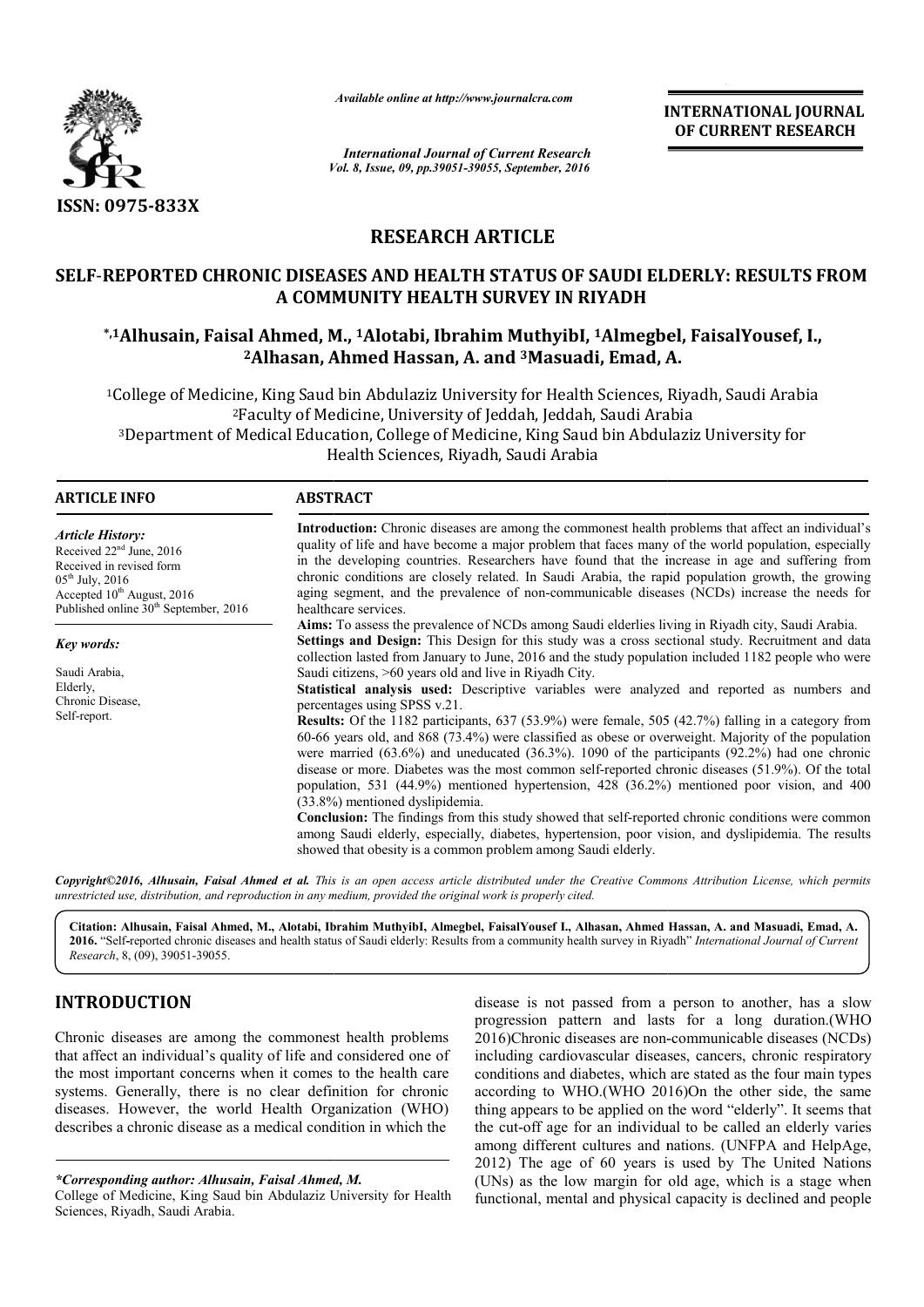are more prone to disease or disabilities.(UNFPA and HelpAge, 2012)Since long time, the global phenomenon of aging has been a topic of priority. In 2000, the number of people aged 60 or over outweighed the number of those who were under 5. Nowadays, elderly people represent nearly more than 11% of the total worldwide population and this is expected to reach 22% by 2050. (UNFPA and HelpAge, 2012; He *et al*., 2015) In 2013, 4.3% of the people living in Saudi Arabia are between 55 and 64 of age. This will rise up to reach 18.4% in 2050. (Karlin *et al*., 2016) Nowadays, chronic diseases have become a major problem that faces many of the world population, especially in the developing countries. (http://apps.who.int/iris/bitstream/ 10665/43314/1/9241563001\_eng.pdf; Yusuf and Reddy, 2001) In 2001, there were about 56.5 million total reported deaths in world, 60% of which were caused by non-communicable diseases (NCDs). (Salomon *et al*., 2012)Chronic diseases were responsible, in 2010, for two out of every three deaths worldwide andthe burden of (NCDs) will increase up to 57% by 2020, compared to 46 % in 2001.(Salomon *et al*., 2012; WHO, 2016) In Saudi Arabia, the rapid population growth, the growing aging segment, and the prevalence of chronic diseases increase the needs for healthcare services.(LTD, 2014) 67000 deaths in Saudi Arabia out of 97000 (69% of the total number) were related to chronic diseases in 2002 and this has dramatically risen to 78% in 2014. (http://apps.who.int /iris/bitstream/10665/43314/1/9241563001\_eng.pdf; http:// www.who.int/chp/chronic\_disease\_report/ saudi\_arabia.pdf)

Overweight and obesity were highly prevalent in all GCC countries relative to the rest of the world. 69% of the Saudi population are overweight, and in each 3 persons, there are 2 are obese (LTD, 2014). Researchers have found that the increase in age and suffering from chronic conditions are closely related (Fortin *et al*., 2005). According to the same previous study, from 10 randomly chosen elderlies, 9 had more than 1 chronic illness while 50% had more than 4 with hypertension, hyperlipidemia, and rheumatologic diseases being in the lead. In addition, 1149 elderlies out of 2873 (who were randomly sampled), were found to have at least one NCD as reported by another study. (Mwangi *et al*., 2015) Moreover, 48% of the health life years lost (Disability Adjusted Life Years – DALYs) worldwide are due to NCDs.(World Economic Forum,2011; Arabia S. Burden of Disease, 2014) The global burden of NCDs has a huge impact on the economy of many countries around the world with developing countries being affected the most. For instance, the total costs of heart disease, stroke, and diabetes were, in 2005, \$18 billion in China, \$11 billion in the Russian Federation, \$9 billion in India, \$ 2.7 billion in Brazil, \$1.6 billion in UK, \$1.2 billion in Pakistan, \$ 0.53 billion in Canada, \$0.4 billion in Nigeria and \$0.1 billion in the United Republic of Tanzania. (World Economic Forum, 2011; Abegunde and Stanciole, 2006) Locally, in Saudi Arabia, the total cost of diagnosed cases of diabetes was 17 billion Riyals (27 billion Riyals if undiagnosed cases were included) in 2014. (Marwa Tuffaha, 2014) Despite the subject importance, the amount of studies and information that are in our hands about the prevalence of chronic diseases and their consequences in the area is still not sufficient. In addition, to the best of our knowledge, no studies have explored the prevalence of chronic diseases among this specific group of population, Elderlies, in the capital city of Saudi

Arabia, Riyadh. Thus, the aim of our study was to describe the prevalence of common non communicable diseases (NCDs) among Saudi elderlies living in Riyadh city, Saudi Arabia.

#### Subjects and Methods

Study Design: Cross-sectional study.

Inclusion Criteria: Saudi citizens who were >60 years old and live in Riyadh City.

Exclusion Criteria: People who were not able to answer the questionnaire, and those with cognitive impairment.

Data collection: A data collection form (DCF) was used as a tool in interviewing the participants. Questions were arranged in two categories; health-related questions and demographic questions. The interview usually took 5-7 minutes.

Study period: January-June 2016.

Total interviewed: We interviewed 1182 people who met the inclusion criteria.

Statistical analysis: Descriptive variables were analyzed and reported as numbers and percentages using SPSS v.21.

### RESULTS

In this study, recruitment and data collection lasted from January to June, 2016. There were 1182 participants interviewed. The socio-demographic characteristics for those participants are shown in Table 1. All of our samples were above 60 years old and majority of them falling in category from 60-66 (42.7%). The elderly in their seventies were the second most common age (23.7%) then those who were between 65 and 69 years old (20.5%). The proportion of males were almost equal to females with slightly more females 53.9% compared to 46.1% males. 38.1% of participants' BMI were classified as obese, 35.3% were overweight and 24.8% were normal with 1.9% were underweight. In the marital status, majorities were married (63.6%) while minorities were single, never married  $(1.1\%)$ . 52 from the participants  $(4.4\%)$ were separated and 365 of them (30.9%) were widowed. Less than one fifths had diploma, bachelor, or postgrad education. Uneducated participants were the bulk in the education level categories (36.3%). When classified according to monthly family income, 54.7% of them were living in a family with income SR 5000-19999 ( $\sim$  \$1300-5300) while almost 25% were less than SR5000 or non. Chronic diseases were commonly reported among the respondents. The proportion of elderly who had one or more chronic diseases (92.2%) compared to elderly without any chronic diseases (7.8%). Prevalence of self-reported CDs is as presented in Table 2. The most common self-reported chronic disease was diabetes (51.9%), followed by hypertension (44.9%), poor vision (36.2%), and dyslipidemia (33.8). Back pain, osteoarthritis, osteoporosis sleeping problems, and dizziness were between 15% and 30%. Few cases mentioned breathing problems (8.6%), anemia (7.9), hypotension (6.3), or cerebrovascular accident (CVA) (2.6). almost 10% of the patients have one of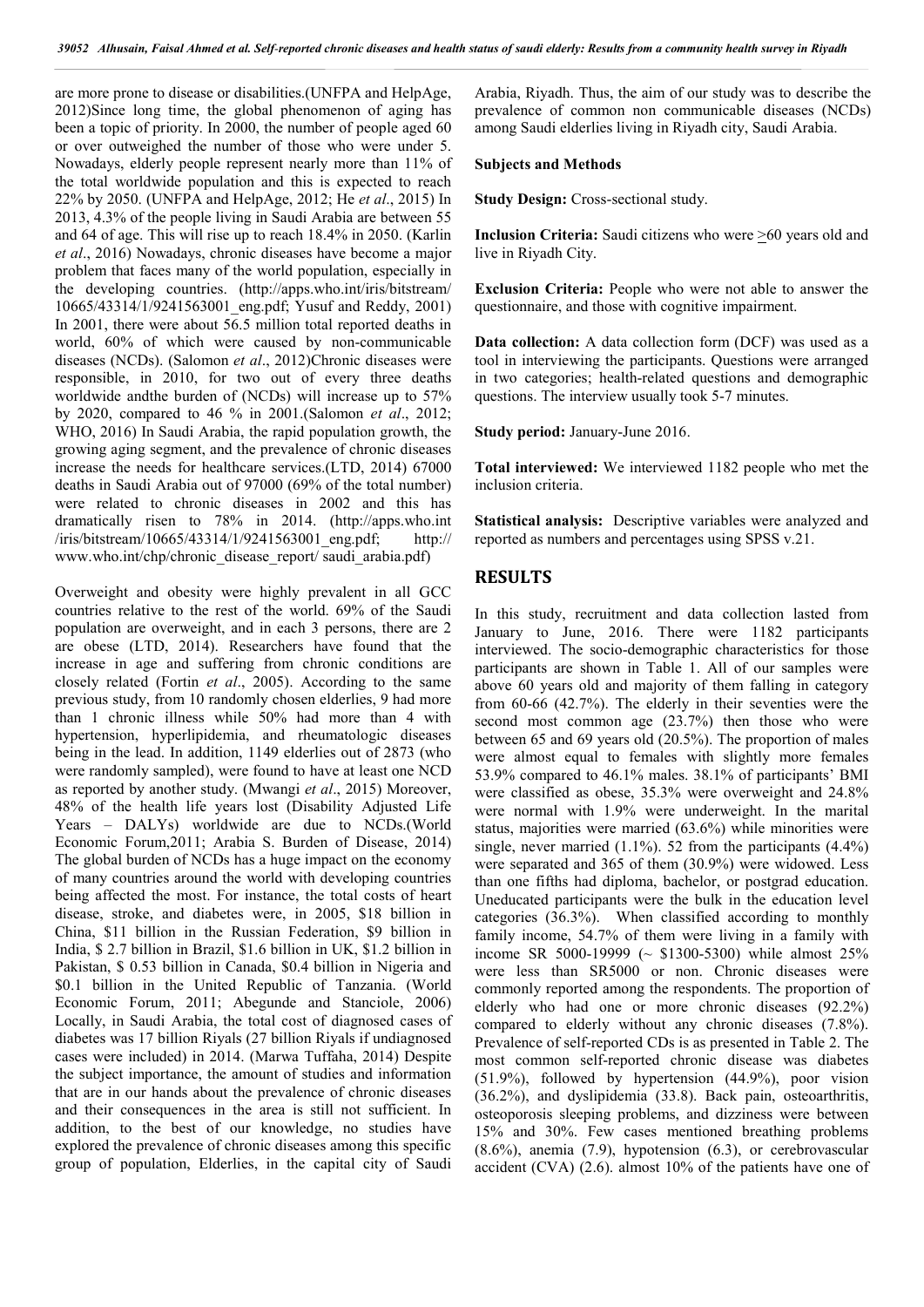these chronic diseases (weakness of lower limb, CAD, depression, urinary incontinence, or balance problem). Of the participants, 44 cases (3.7%) mentioned other chronic diseases.

Table 1. Demographics of the Saudi cohort of elderly who answered the questionnaire

| Variable              | Category              | N   | $\frac{0}{0}$ |
|-----------------------|-----------------------|-----|---------------|
| Age                   | $60 - 64$             | 505 | 42.7          |
|                       | $65 - 69$             | 242 | 20.5          |
|                       | 70 - 79               | 280 | 23.7          |
|                       | $80+$                 | 155 | 13.1          |
| Gender                | Male                  | 545 | 46.1          |
|                       | Female                | 637 | 53.9          |
| <b>BMI</b> Group      | Underweight           | 22  | 1.9           |
|                       | Normal                | 293 | 24.8          |
|                       | Overweight            | 417 | 35.3          |
|                       | Obese                 | 450 | 38.1          |
| Educational Level     | Uneducated            | 429 | 36.3          |
|                       | Primary school        | 241 | 20.4          |
|                       | Middle school         | 149 | 12.6          |
|                       | High school           | 163 | 13.8          |
|                       | Diploma               | 50  | 4.2           |
|                       | Bachelor              | 97  | 8.2           |
|                       | Postgraduate          | 53  | 4.5           |
| Marital status        | Single, never married | 13  | 1.1           |
|                       | Married               | 752 | 63.6          |
|                       | Separated             | 52  | 4.4           |
|                       | Widowed               | 365 | 30.9          |
| Monthly family income | Non                   | 81  | 6.9           |
|                       | Less than 5000        | 219 | 18.5          |
|                       | 5000-9999             | 350 | 29.6          |
|                       | 10000-19999           | 297 | 25.1          |
|                       | More than 19999       | 235 | 19.9          |

Table 2. Reported Chronic Conditions by the investigated cohort presented as numbers and percentages

| <b>Reported Diseases</b>     | N   | $\frac{0}{0}$ |
|------------------------------|-----|---------------|
| Diabetes                     | 613 | 51.9          |
| Hypertension                 | 531 | 44.9          |
| Poor Vision                  | 428 | 36.2          |
| Dyslipidemia                 | 399 | 33.8          |
| <b>Back Pain</b>             | 331 | 28            |
| Osteoarthritis               | 317 | 26.8          |
| Osteoporosis                 | 235 | 19.9          |
| <b>Sleeping Problems</b>     | 182 | 15.4          |
| <b>Dizziness</b>             | 177 | 15            |
| Weakness of Lower Limbs      | 131 | 11.1          |
| CAD                          | 128 | 10.8          |
| Depression                   | 116 | 9.8           |
| <b>Balance Problems</b>      | 115 | 9.7           |
| Urinary Incontinence/Urgency | 105 | 8.9           |
| <b>Breathing Problems</b>    | 102 | 8.6           |
| Anemia                       | 93  | 7.9           |
| Hypotension                  | 74  | 6.3           |
| Others                       | 44  | 3.7           |
| <b>CVA</b>                   | 32  | 2.7           |

## **DISCUSSION**

Based on self-reports, our study shows that most elderly people (60 years or above) in Riyadh, Saudi Arabia are either obese or overweight. In addition, Diabetes Mellitus, Hypertension, Poor vision and Dyslipidemia are the top four chronic conditions reported among this category. Diabetes Mellitus (51.9%) and Hypertension (44.9%) being the most common two conditions reported among elderlies. In regard to its validity, studies have

shown that self-report of common chronic conditions among elderly people compares favorably with medical records (Espelt *et al*., 2012; Schneider *et al*., 2012; Martin *et al*., 2000). Self-reports of arthritis, lower back pain and peripheral atherosclerosis tend to be less accurate(Skinner *et al*., 2005; Simpson *et al*., 2004). As for self-reports of weight and height, people tend to over-estimated their height and under-estimate their weight (Gorber *et al*., 2007; Taylor *et al*., 2006). Accordingly, our results understate the problem of obesity among elderlies in our community. In regard to Diabetes mellitus, our results are fairly comparable with previous local data, which indicate that the prevalence of diabetes among Saudi elderly (61-80 years) in Riyadh city is 58.2% based on objective measurements (Al-Daghri *et al*., 2011). Among different age groups, elderlies (60 years and above) represent the highest percentage increase in the diagnosis of diabetes (Alhowaish, 2013). In 2012, there were 4.9% (1.4 million) of the Saudi population who were over the age of 60 years. This number will reach up to 21.8% (ten million) by 2050 (UNFPA and HelpAge, 2012). This truly makes diabetes a significant economic burden on the individual level and on the national healthcare system of Saudi Arabia. Especially since this age group is of the highest use of healthcare resources attributed to diabetes (WHO, 1997). In addition, there is a significant relationship between prevalence of hypertension and advance in age. This is due to the degenerative aging process resulting in thickening and loss of elasticity of arteries which leads to high blood pressure (Alwan *et al.,* 2014). As for the 44.9% prevalence of self-reported hypertension among Saudi elderly shown in our study, it is highly comparable to a study published in 2007, which estimates a 46.5% prevalence of hypertension among Saudis aged 60-70 years (Al-Nozha *et al.,*  2007). These are strikingly high rates in a country with free medical care and high standard medical capabilities. Saudi Arabia has one of the fastest growth rates in health spending according to Saudi Arabia government budget. During the past 5 years in Saudi Arabia, ministry of health's budget has been increasing at an annual rate of more than 6%(Statistical Book for the Saudi Minstry of Health, 2014). Diabetes costs comprise about 18% of Saudi MOH budget. \$0.9 billion dollars is the Ministry of Health expenditures on diabetic patients in 2010, and upped to \$2.4 billion in 2015 (Alhowaish, 2013). With improved living standards in Saudi Arabia coupled with sedentary lifestyle and over-nutrition and several other factors, the burden of obesity and diabetes will further increase (Alwan *et al.,* 2004; Al-Hazzaa, 2004). Accordingly, the proportion of public healthcare spending devoted to diabetics is conservatively expected to escalate to 18.3% by 2020 (Alhowaish, 2013). From our study and previous studies in the literatures, it is clear that chronic diseases are a challenge these days in our country, Saudi Arabia. So, it is better to take care that a problem does not happen than to have to solve the problem afterwards. Health care system in Saudi Arabia and other GCC countries should place more emphasis on chronic diseases preventive care and programs. Indeed, a nationwide plan to increase awareness, early detection and control hypertension is needed. To be most effective, chronic diseases prevention must occur in multiple sectors and across individuals' entire life spans. A comprehensive plan should include the employment of primary health care centers and awareness campaigns to target unhealthy habits and behaviors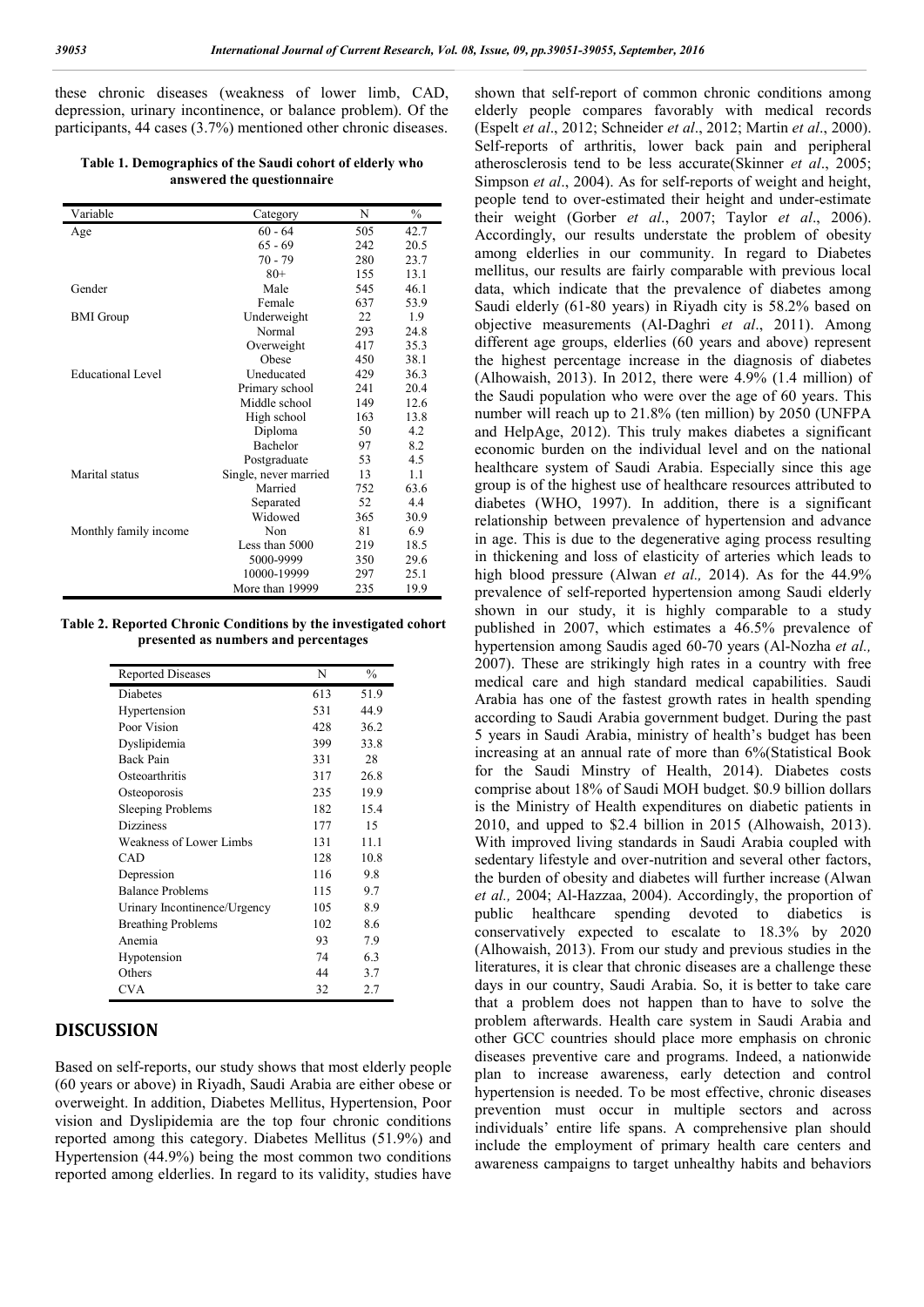such as sedentary lifestyle and western diets. As uncontrolled hypertension is ominous of catastrophic events such as myocardial infarction, strokes and renal failure, physician, also, should play a role in encouraging their patients to monitor their blood pressure and follow treatment (Messerli *et al*., 1931). In conclusion, the findings from this study showed that selfreported chronic conditions were common among Saudi elderly, especially, diabetes, hypertension, poor vision, and dyslipidemia. The results showed how common obesity is among Saudi elderly.

#### Acknowledgements

The Authors would like to thank Professor Ali Hajeer for his unwavering support, guidance and persistent help, kind words, and encouragement to keep going this research.

#### REFERENCES

- Abegunde D, Stanciole A. An estimation of the economic impact of chronic noncommunicable diseases in. Dep Chronic Dis Heal Promot World Heal Organ [Internet]. 2006; 1–21. Available from: http://www.who.int/chp
- Al-Daghri NM, Al-Attas OS, Alokail MS, Alkharfy KM, Yousef M, Sabico SL, *et al*. Diabetes mellitus type 2 and other chronic non-communicable diseases in the central region, Saudi Arabia (Riyadh cohort 2): a decade of an epidemic. BMC Med [Internet]. 2011;9:76. Available from: http://www.pubmedcentral.nih.gov/articlerender.fcgi?artid =3141541&tool=pmcentrez&rendertype=abstract
- Al-Hazzaa HM. The public health burden of physical inactivity in saudi arabia. J Family Community Med [Internet]. 2004 May [cited 2016 Aug 14];11(2):45–51. Available from: http://www.ncbi.nlm.nih.gov/pubmed/23012048
- Alhowaish AK. Economic costs of diabetes in Saudi Arabia. J Family Community Med [Internet]. 2013;20(1):1-7. Available from: http://www.pubmedcentral.nih.gov/ articlerender.fcgi?artid=3663158&tool=pmcentrez&rendert ype=abstract
- Al-Nozha MM, Abdullah M, Arafah MR, Khalil MZ, Khan NB, Al-Mazrou YY, *et al*. Hypertension in Saudi Arabia. Saudi Med J /Internet]. 2007 Jan [cited 2016 Aug 14];28(1):77–84. Available from: http://www.ncbi.nlm.nih. gov/pubmed/17206295
- Alwan H, Pruijm M, Ponte B, Ackermann D, Guessous I, Ehret G, *et al*. Epidemiology of masked and white-coat hypertension: The family-based SKIPOGH study. PLoS One. 2014;9(3).

Arabia S. Burden of Disease , Injuries , and Risk. 2014;1–12.

- Espelt A, Goday A, Franch J, Borrell C. Validity of selfreported diabetes in health interview surveys for measuring social inequalities in the prevalence of diabetes. *J Epidemiol Community Health* [Internet]. 2012;66(7):e15. Available from: http://www.ncbi.nlm.nih.gov/pubmed/ 21502089
- Fortin M, Bravo G, Hudon C, Vanasse A, Lapointe L. Prevalence of multimorbidity among adults seen in family practice. *Ann Fam Med.* 2005;3(3):223–8.
- Gorber SC, Tremblay M, Moher D, Gorber B. A comparison of direct vs. self-report measures for assessing height,

weight and body mass index: A systematic review. Obes Rev. 2007;8(4):307–26.

- He W, Goodkind D, Kowal P. An Aging World: 2015 International Population Reports. US Census Bur Int Popul Reports, P95/16-1, An Aging World 2015 [Internet]. 2016;(March):204. Available from: https://www.census. gov/content/dam/Census/library/publications/2016/demo/p 95-16-1.pdf
- Karlin NJ, Weil J, Felmban W. Aging in Saudi Arabia: An Exploratory Study of Contemporary Older Persons Views About Daily Life, Health, and the Experience of Aging. Gerontol Geriatr Med [Internet]. 2016;2:233372141562 3911. Available from: http://ggm.sagepub.com/content/ 2/2333721415623911.full
- LTD. KR. Saudi Arabia Healthcare "healthy living." 2014; 2014(June). Available from: http://www.csc.org.sa/ Arabic/NationalCommittees/NationalCommitteesList/Com m12/Documents/1351275 Saudi Arabia Healthcare Healthy Living\_240614.pdf
- Martin LM, Leff M, Calonge N, Garrett C, Nelson DE. Validation of self-reported chronic conditions and health services in a managed care population11The full text of this article is available at http://www.elsevier.com/locate/ ajpmonline. *Am J Prev Med.,* [Internet]. 2000;18(3):215–8. Available from: http://www.sciencedirect.com/science/ article/pii/S0749379799001580
- Marwa Tuffaha AHM. Cost of Diabetes in the Kingdom of Saudi Arabia, 2014. J Diabetes Metab [Internet]. 2015; 06(08):6–11. Available from: http://www.omics online.org/diabetes-metabolism-abstract.php?abstract\_ id=57812
- Messerli FH, Williams B, Ritz E, White P, Agents VACSG on A, Agents VACSG on A, *et al*. Essential hypertension. Lancet. 1931;370(9587):591–603.
- Mwangi J, Kulane A, Van Hoi L. Chronic diseases among the elderly in a rural Vietnam: prevalence, associated sociodemographic factors and healthcare expenditures. Int J Equity Health [Internet]. 2015;14:134. Available from: http://ovidsp.ovid.com/ovidweb.cgi?T=JS&CSC=Y&NEW S=N&PAGE=fulltext&D=prem&AN=26578189 http://sfx. scholarsportal.info/uhn?sid=OVID:medline&id=pmid:2657 8189&id=doi:10.1186%2Fs12939-015-0266-8&issn=1475- 9276&isbn=&volume=14&issue=1&spage=134&pages=13 4&date=2
- Organization WH (WHO). The impact of Chronic Diseases in Saudi Arabia. Available from: http://www.who.int/chp/ chronic\_disease\_report/saudi\_arabia.pdf
- Organization WH (WHO). The world health report 1997 conquering suffering, enriching humanity [Internet]. p. Chapter 3. Available from: http://www.who.int/whr/1997/ en/
- Salomon JA, Wang H, Freeman MK, Vos T, Flaxman AD, Lopez AD, *et al*. Healthy life expectancy for 187 countries, 1990-2010: A systematic analysis for the Global Burden Disease Study 2010. Lancet [Internet]. 2012; 380(9859):2144–62. Available from: http://dx.doi.org/ 10.1016/S0140-6736(12)61690-0
- Schneider ALC, Pankow JS, Heiss G, Selvin E. Validity and reliability of self-reported diabetes in the atherosclerosis risk in communities study. *Am J Epidemiol*., 2012;176(8):738–43.